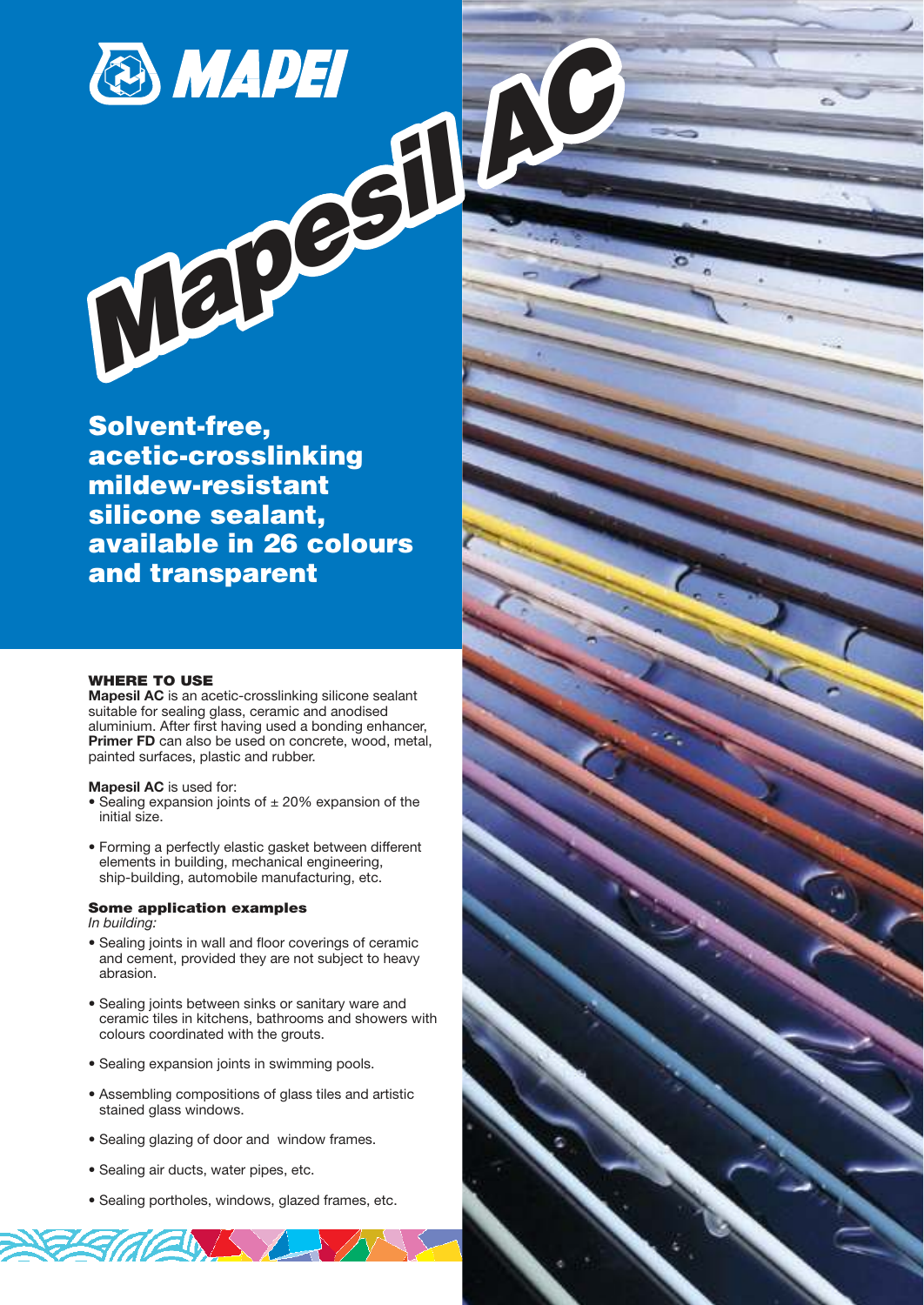



**Cutting the nozzle according to the size of the joints**



**Application of Primer FD**



**Application of Mapesil AC**

- Sealing tanks, service pipes and boilers.
- Sealing materials of different exposure coefficient.
- Adhesive and sealant for general use.

### TECHNICAL CHARACTERISTICS

**Mapesil AC** is a coloured or transparent single-component solvent-free silicone sealant with acetic cross-linking at normal temperatures; prepared as an elastic thixotropic paste, it is easily applied onto both horizontal and vertical surfaces, having the following features:

- Excellent durability. Seals remain unchanged even after many years exposure to climatic extremes, industrial pollution, sudden temperature changes and immersion in water.
- High elasticity.
- Excellent bonding to glass, ceramic and anodised aluminium.
- Mildew resistant.
- Waterproof and permeable to vapour.
- Resistant to chemical agents.
- Flexibility up to –40°C and resistant to temperatures at +180°C.
- Easily workable.

### RECOMMENDATIONS

- Do not use **Mapesil AC** for joints between ceramic tiles and light-coloured natural stone because dirt could accumulate by the joints. Use **Mapesil LM.**
- For sealing surfaces sensitive to acids such as lime stone, use a neutral silicone sealant (e.g. **Mapesil LM**).
- The use of **Mapesil AC** is not recommended on highly plasticised material or on bituminous surfaces because of the release of substances that reduce bonding and penetrate into the sealant, altering the colour and resistance.
- The resistance of **Mapesil AC** to chemical agents is generally good; however, due to the numerous products and working conditions to which **Mapesil AC** can be applied, it is always advisable to make a preliminary sample test in cases of doubt.
- Do not use **Mapesil AC** to seal aquariums because it contains a biocide.
- For sealing floors subject to heavy traffic, use a polyurethane sealant (e.g. **Mapeflex PU21**).

#### APPLICATION PROCEDURE AS AN ACID-RESISTANT GROUT Preparing and calculating joints size

All the surfaces to receive the sealant must be dry solid and free from dust and loose particles, oils, grease, wax, old paint and rust. In order that the seal can carry out its function , provision must be made for it to

elongate and compress freely.

- It is therefore necessary that:
- it adheres only to the side of the walls of the joint and not to the base of the joint;
- the joint is sized so that the estimated maximum extension is not greater than 20% of the initial width (calculated at  $+20^{\circ}$ C):
- the width of the joint is 5 mm the thickness must be equal to the width; for widths greater than the thickness must be equal to half the width.

To control the depth of the joint and to prevent **Mapesil AC** from adhering to the base, the bottom of the joint should be filled with a sized **Mapefoam**, a polyethylene cord.

### Application of Primer FD

Where the use of **Primer FD** is necessary, it must be applied with a small brush onto the appropriate areas of the joints and left to dry for several minutes to allow the solvent to evaporate. Then apply **Mapesil AC**.

### Application of Mapesil AC

**Mapesil AC** is packed in cartridges of 315 ml; to use, cut the cartridge above the end of the thread and screw on the nozzle, which should be cut at 45° to produce a hole corresponding to the size of the joint. Insert the cartridge into the gun and extrude the sealant.

The surface of **Mapesil AC** must be finished off with a damp tool, preferably moistened with soapy water, before a superficial film has formed.

### **Crosslinking**

**Mapesil AC** exposed to air crosslinks as a result of the humidity, and becomes elastic.

The speed at which **Mapesil AC** crosslinks depends only slightly on temperature, but is fundamentally linked to humidity in the atmosphere.

The graph shows the cross linking at +23°C and 50% humidity in the atmosphere.

### Cleaning

To clean partially cross-linked **Mapesil AC**

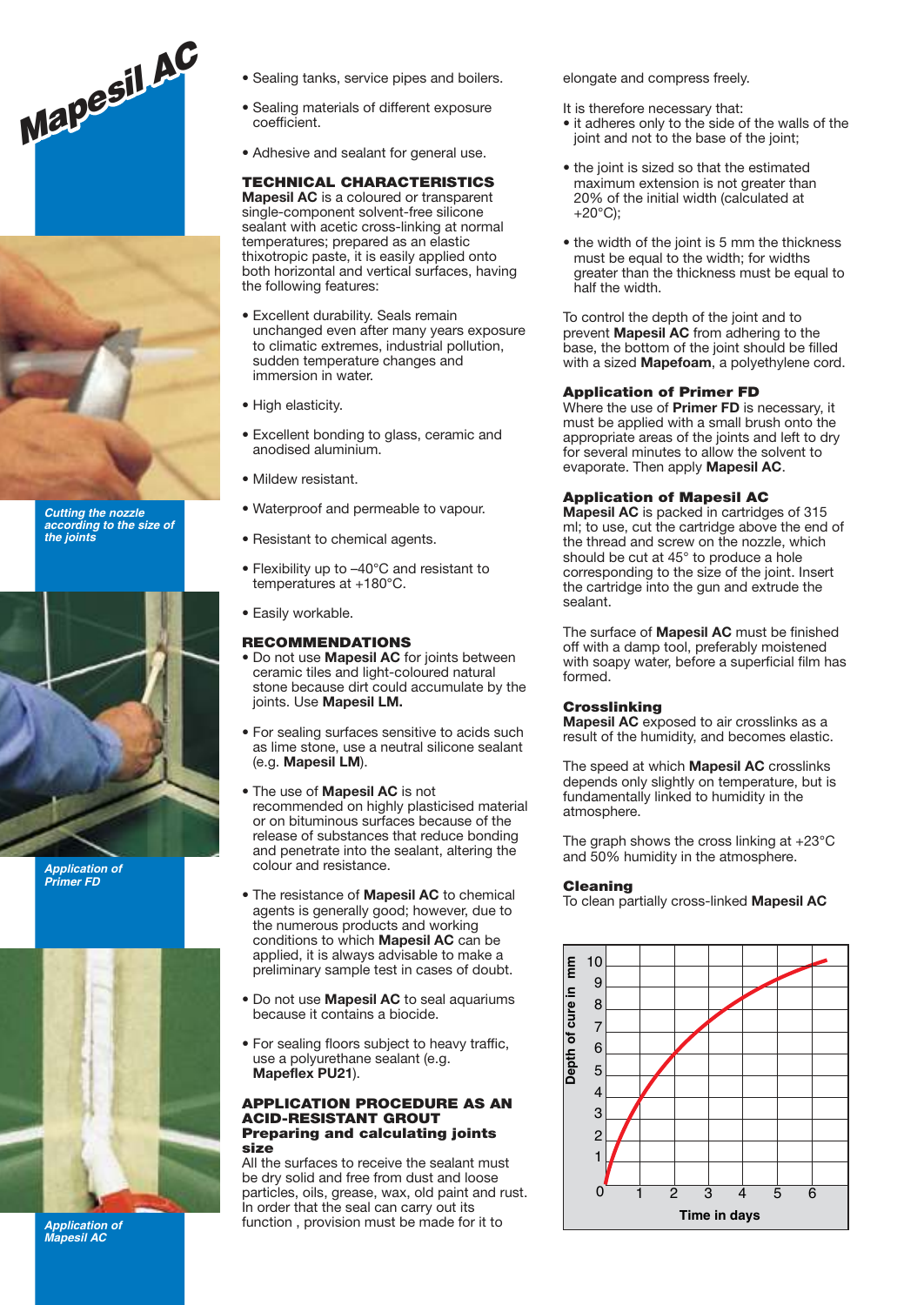# **TECHNICAL DATA (typical values):** In compliance with: BS 5889 type B

ASTM C920 TT –S-00230 C TT –S-001543 A DIN 18540, T. 2, KLASSE E

## PRODUCT IDENTITY

| <b>Type:</b>                                                                                                                                     | thixotropic paste                                                                |
|--------------------------------------------------------------------------------------------------------------------------------------------------|----------------------------------------------------------------------------------|
| <b>Colour:</b>                                                                                                                                   | transparent $+26$ colours                                                        |
| <b>Density:</b>                                                                                                                                  | 1.03 $g/cm3$                                                                     |
| <b>Dry solid content:</b>                                                                                                                        | 100%                                                                             |
| <b>Storage:</b>                                                                                                                                  | 24 months in a dry cool place (max. +25°C)<br>in original sealed cartridges.     |
| Health hazard acc. to EEC 88/379:                                                                                                                | no                                                                               |
| Inflammability:                                                                                                                                  | no                                                                               |
| <b>Customs class:</b>                                                                                                                            | 3214 90 00                                                                       |
| APPLICATION DATA at +23°C and 50% R.H.                                                                                                           |                                                                                  |
| <b>Application temperature range:</b>                                                                                                            | from $+5^{\circ}$ C to $+50^{\circ}$ C                                           |
| <b>Extrusion speed from a 3.5 mm</b><br>nozzle at a pressure of 0.5 MPa:                                                                         | 120 g/minute                                                                     |
| Time for formation of skin:                                                                                                                      | 10 minutes                                                                       |
| <b>Shrinkage during vulcanisation:</b>                                                                                                           | 3.5%                                                                             |
| <b>Speed of vulcanisation:</b>                                                                                                                   | 4 mm in 1 day<br>10 mm in 7 days                                                 |
| <b>FINAL PERFORMANCES</b>                                                                                                                        |                                                                                  |
| <b>Tensile strength</b><br>- according to DIN 53 504-S3A:                                                                                        | $1.6$ N/mm <sup>2</sup>                                                          |
| <b>Elongation at breaking point</b><br>- according to DIN 53 504-S3A:                                                                            | 800%                                                                             |
| Tear strength (ASTM D 624, Die C):                                                                                                               | 8 N/mm                                                                           |
| Shore-A-Hardness (DIN 53 505):                                                                                                                   | 20                                                                               |
| Density at +25°C (DIN 53 479):                                                                                                                   | 1.02 $q/cm^3$                                                                    |
| <b>Permeability to water vapour</b><br>(DIN 53 122, 2 mm sheet):                                                                                 | $23$ g/m <sup>2</sup> /day                                                       |
| <b>Modulus of elongation measured</b><br>according to ISO 8339 METHOD A<br>- at 25% elongation:<br>- at 50% elongation:<br>- at 100% elongation: | $0.20$ N/mm <sup>2</sup><br>$0.27$ N/mm <sup>2</sup><br>$0.35$ N/mm <sup>2</sup> |
| <b>Maximum movement allowed:</b>                                                                                                                 | 20%                                                                              |
| <b>Resistance to water:</b>                                                                                                                      | excellent                                                                        |
| <b>Resistance to ageing:</b>                                                                                                                     | excellent                                                                        |
| <b>Resistance to atmospheric agents:</b>                                                                                                         | excellent                                                                        |
| Resistance to chemical agents, acids and<br>dilute alkali:                                                                                       | good                                                                             |
| <b>Resistance to soap and detergents:</b>                                                                                                        | excellent                                                                        |
| <b>Resistance to solvents:</b>                                                                                                                   | limited                                                                          |
| <b>Resistance to temperature:</b>                                                                                                                | from $-40^{\circ}$ C to $+180^{\circ}$ C                                         |



**Smoothing the joint with soapy water and a small brush**



**Sealing ceramic tile floor with Mapesil AC**



**Sealing sanitary ware**